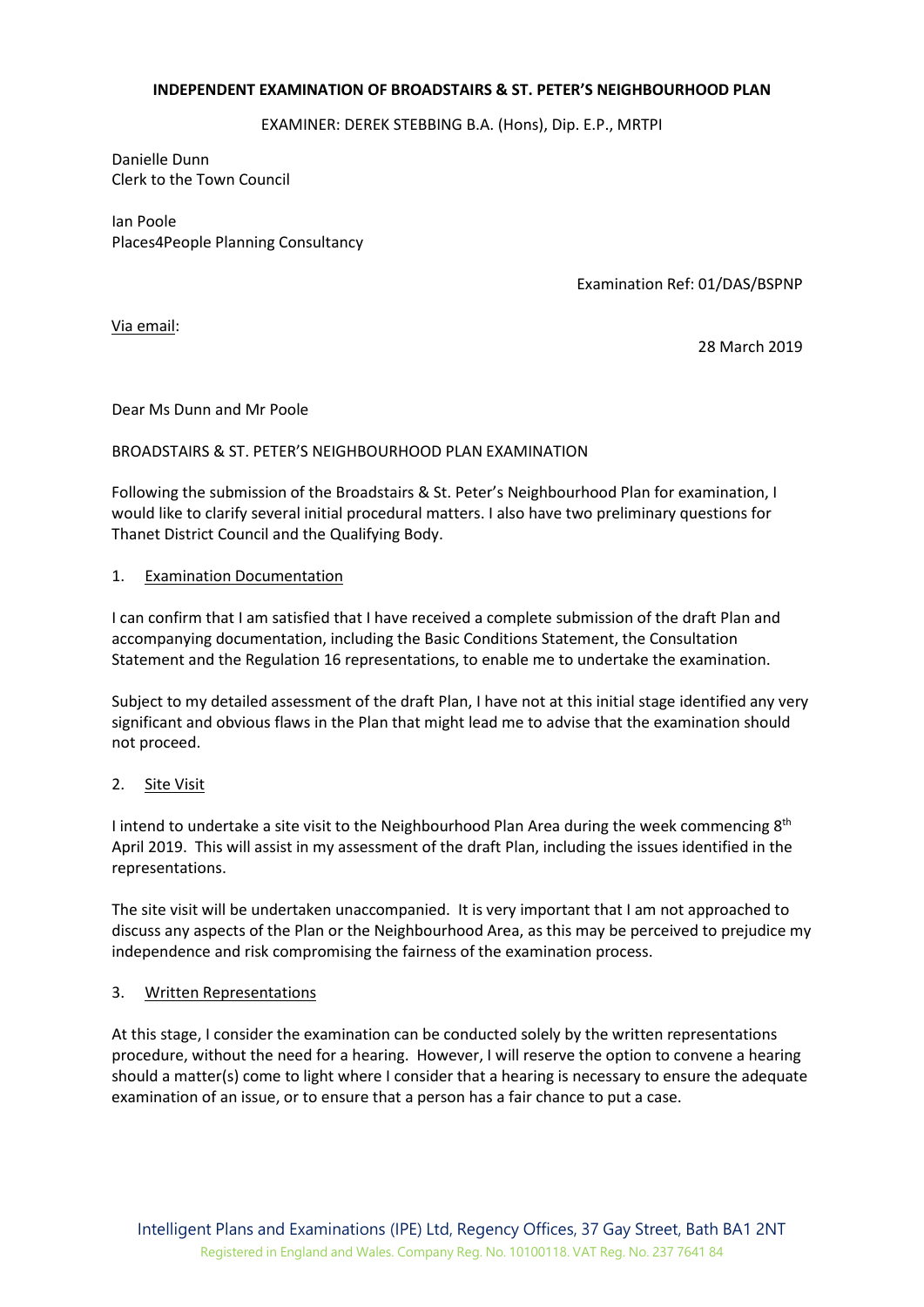### 4. Further Clarification

I have two preliminary questions seeking further clarification, which I have set out in the Annex to this letter. I would be grateful if you can seek to provide a written response by **Thursday, 18th April 2019***.*

### 5. Examination Timetable

As you will be aware, the intention is to examine the Plan (including conduct of the site visit) with a view to providing a draft report (for 'fact checking') within 4-6 weeks of submission of the draft Plan.

As I have raised a number of questions, I must provide you with sufficient opportunity to reply. Consequentially, the examination timetable will be extended. Please be assured that I will seek to mitigate any delay as far as is practicable. The IPe office team will seek to keep you updated on the anticipated delivery date of the draft report.

If you or the Qualifying Body have any process questions related to the conduct of the examination, which you would like me to address, please do not hesitate to contact the office team in the first instance.

In the interests of transparency, may I prevail upon you to ensure that a copy of this letter and its Annex, and any responses to the initial questions that I have raised, are placed on both the local authority and Town Council websites.

Thank you in advance for your assistance.

Your sincerely

*Derek Stebbing*

Examiner